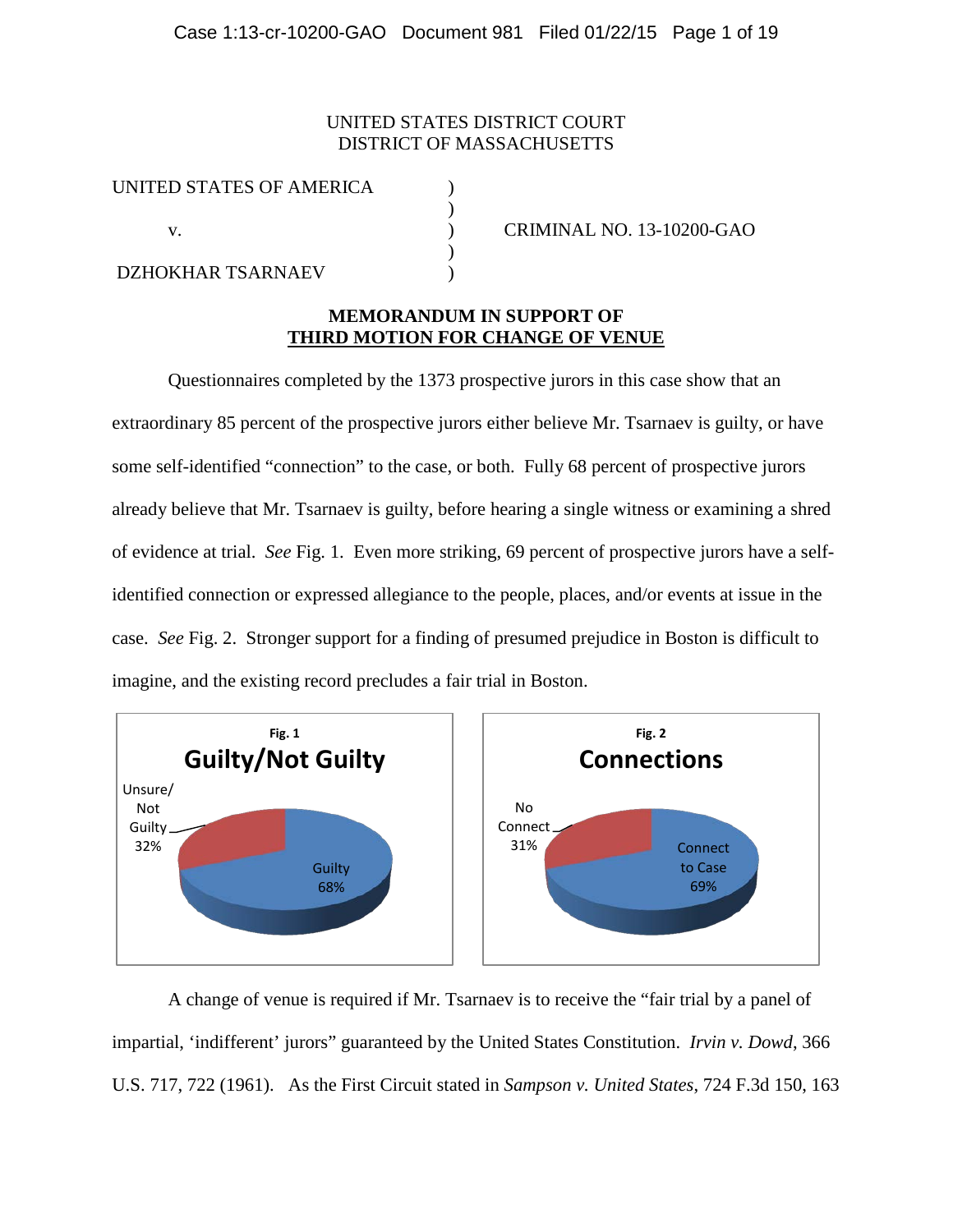#### Case 1:13-cr-10200-GAO Document 981 Filed 01/22/15 Page 2 of 19

(1st Cir. 2013), "[t]he right to an impartial jury is nowhere as precious as when a defendant is on trial for his life." Rooting out the overwhelming prejudice — even with the most thorough voir dire imaginable — is a quixotic undertaking that cannot overcome prospective jurors' powerful emotional connections to this extraordinary event. Those few jurors who survive the winnowing process of voir dire will not be representative of the community, the risk of seating biased jurors is too high, and in any event the appearance of impartiality cannot survive the endeavor.

Simply put, the presumption of prejudice precludes both actual and apparent impartiality and undermines public confidence in the proceedings. The presumption cannot be overcome or cured. If *this* case does not warrant a change of venue, the entire body of law on venue as it relates to the Constitutional rights to due process and a fair trial will be left a hollow shell.

#### **Argument**

A change of venue is required on motion of the defendant if "extraordinary local prejudice will prevent a fair trial." *Skilling v*. *United States,* 561 U.S. 358, 378 (2010). As *Skilling* reaffirmed, this entitlement is a "'basic requirement of due process.'" *Id*. (quoting *In re Murchison*, 249 U.S. 133, 136 (1955)). In addition, Fed. R. Crim. P. 21(a) obliges a trial court to transfer proceedings to another district "if the court is satisfied that so great a prejudice against the defendant exists in the transferring district that the defendant cannot obtain a fair and impartial trial there."

Courts have recognized that it is appropriate to renew a request for change of venue one or more times prior to trial and during voir dire as circumstances evolve. Indeed, this was the procedural posture in *Skilling*, the most recent Supreme Court decision on the merits of a venue change request. *See id*. at 370-73; *United States v. Abrahams*, 453 F.Supp. 749, 751-53 (D. Mass. 1978) (granting a renewed motion for change of venue notwithstanding an earlier denial

- 2 -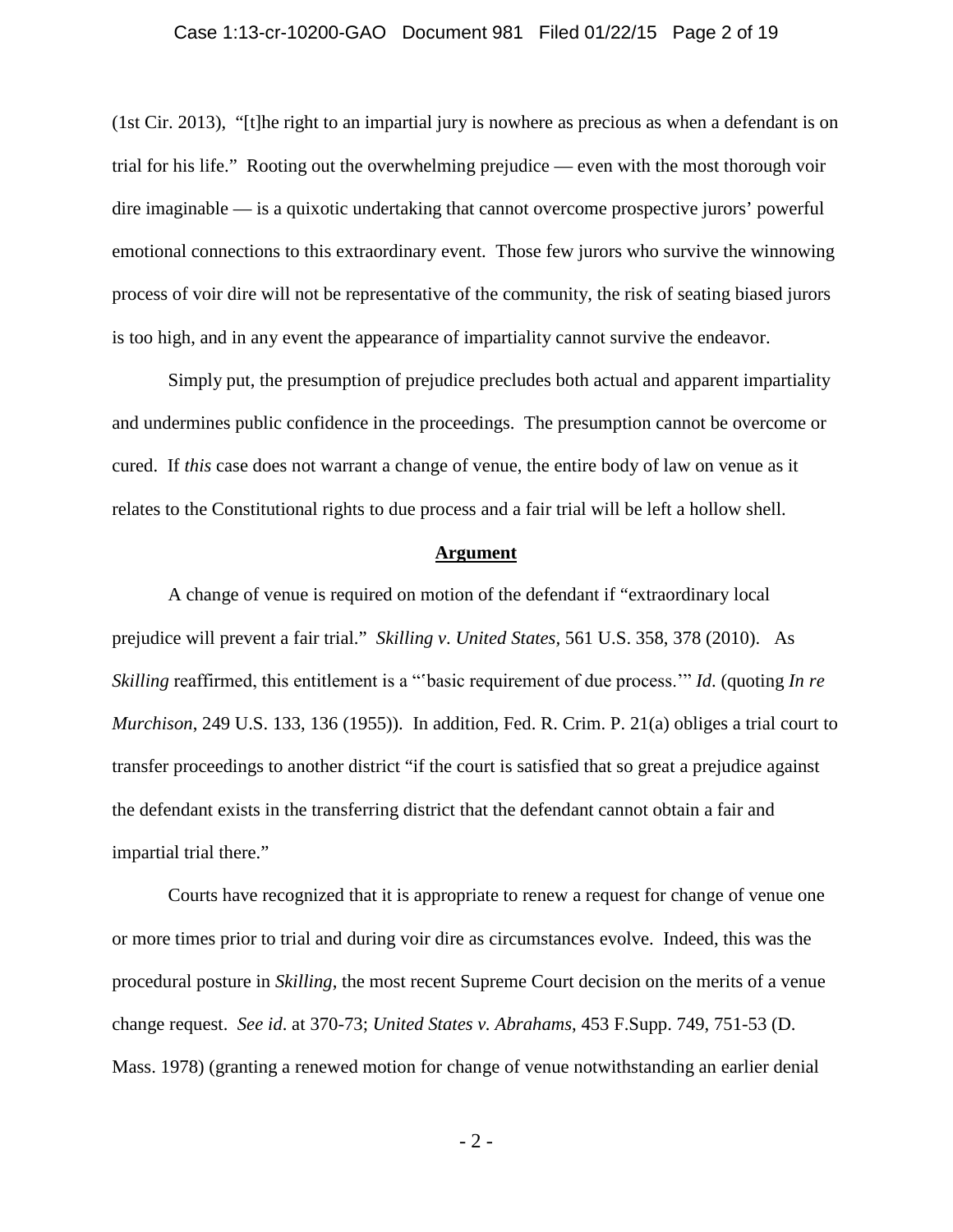#### Case 1:13-cr-10200-GAO Document 981 Filed 01/22/15 Page 3 of 19

because defense counsel submitted a deficient factual record. Numerous courts concur that venue can and even must be revisited prior to trial. *See, e.g., United States v. Jeffreys*, 2013 WL 5503698, \*3 (E.D. Wash. Oct. 3, 2013) ("The Court recognizes that inflammatory media coverage of [defendant] may increase as the trial date approaches. Therefore, [defendant] may renew his motion to change venue if appropriate."); *United States v. Agriprocessors, Inc*., 2009 WL 1833598, \*2 (N.D. Iowa Jun 18, 2009) (addressing renewed motion for change of venue on merits and noting that defendants again "may renew their request for a change of venue following voir dire."); *United States v. Dutton-Myrie*, 2008 WL 2914587, \*3 (M.D. Pa. Jul. 24, 2008) (denying change of venue while noting it may be necessary to address a renewed motion during voir dire); *United States v. Johnson*, 403 F. Supp. 2d 721, 769-70 (N.D. Tex. 2005) (noting that venue challenge may be deemed waived if not renewed after voir dire); *United States v. Jamieson*, 264 F. Supp. 2d 603, 604 (N.D. Ohio 2003) (addressing merits of renewed and supplemental motion to change venue); *United States v. Maldonado-Rivera*, 922 F.2d 934, 966-68 (2d Cir. 1990) (addressing merits of second venue motion brought to address changed circumstances).

The core purpose of a venue inquiry is to assure "a fair and impartial trial," which is "a basic requirement of due process." *Skilling*, 561 U.S. at 378. *See also* Fed. R. Crim. P. 21(a). While the defense respectfully disagrees with the Court's prior rulings that certain arguments and authorities submitted in connection with prior venue motions were untimely [DE 887], this is not a motion for reconsideration of those prior rulings. Rather, this is a renewed motion that requires the Court to review *all* of the circumstances underlying a venue determination *de novo*. Therefore, all available information should be considered in connection with this renewed motion. In order to decide the motion, the Court of necessity must evaluate the *totality* of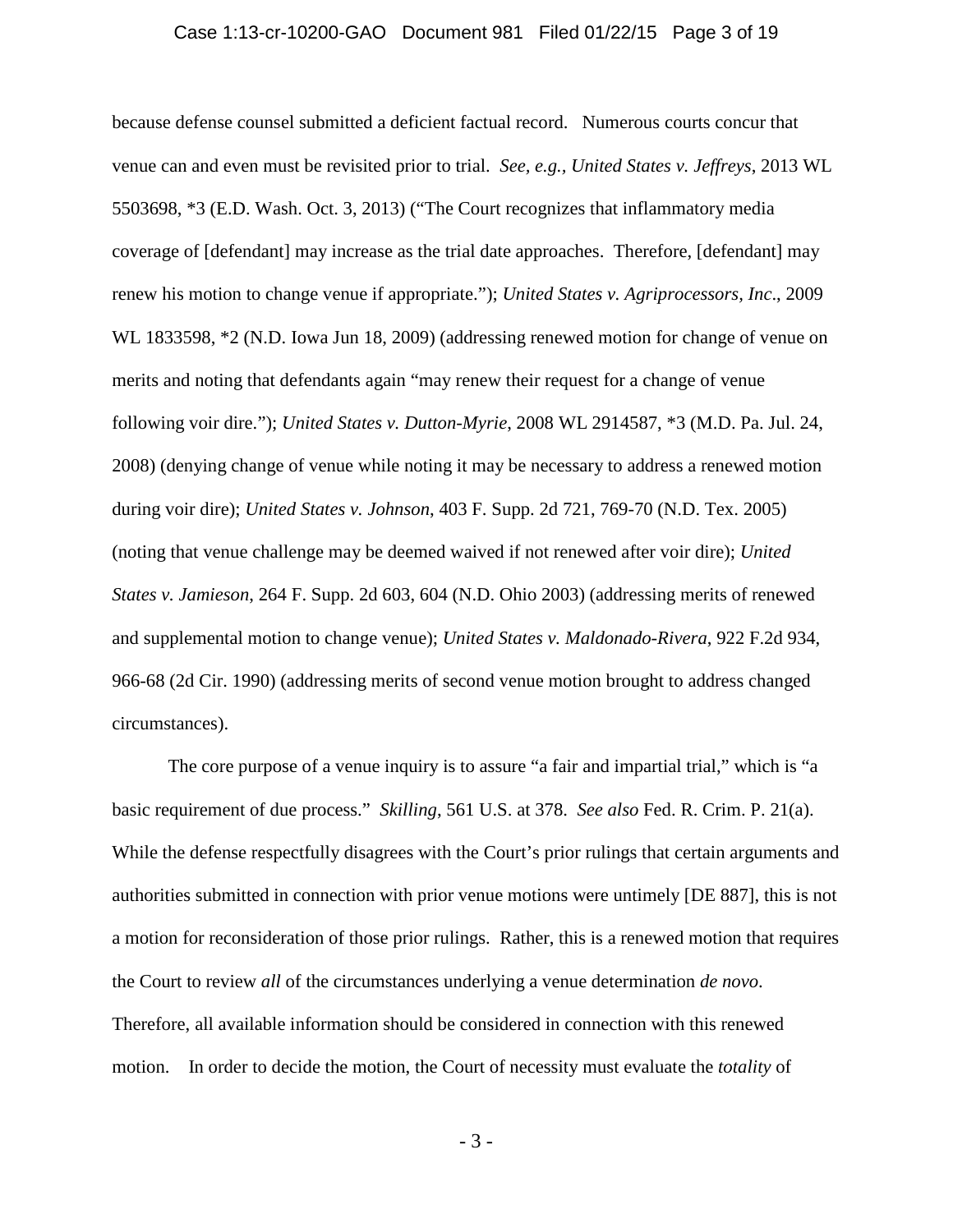#### Case 1:13-cr-10200-GAO Document 981 Filed 01/22/15 Page 4 of 19

circumstances. *See e.g.*, *Abrahams*, 466 F.Supp at 556-557 (considering publicity submitted in connection with motion for change of venue in separate case involving same defendant and underlying circumstances, together with more recent publicity, in evaluating need for change of venue). Collectively, the information submitted in connection with all three of the defendant's motions (including the declaration of Neil Vidmar and portions of the Smith declaration previously stricken by the Court) makes up the "totality" available for the Court to evaluate. While the new information marshalled in this third motion is alone a sufficient basis for a change of venue, the totality of the information and circumstances set forth in all of the submissions leaves no doubt of the necessity of the relief sought.

### **I. JUROR QUESTIONNAIRES CONFIRM PRESUMED PREJUDICE IN THIS DISTRICT.**

As noted in prior submissions concerning venue, unrelenting near-daily pretrial publicity in this case — including hundreds of articles in the Boston Globe and Boston Herald that have already been submitted, as well as a tidal wave of on-line and other media — has cemented a narrative of guilt in the public consciousness that cannot help but be reflected in any pool of prospective jurors in this district. In addition, the Marathon attacks and their aftermath have been portrayed as victimizing and did, in fact, actually victimize the entire community in greater Boston. Of the 1,373 jurors filling out questionnaires, all but four said they had been exposed to publicity and 1,287, or 94% reported exposure to "moderate" or "a lot" of publicity. Recent events have compounded the prejudicial impact of this publicity.

The questionnaires completed by prospective jurors in this case mirror the narrative of guilt reported in the media and provide powerful data support for a finding of presumed prejudice in this district. The presumption cannot be overcome.

- 4 -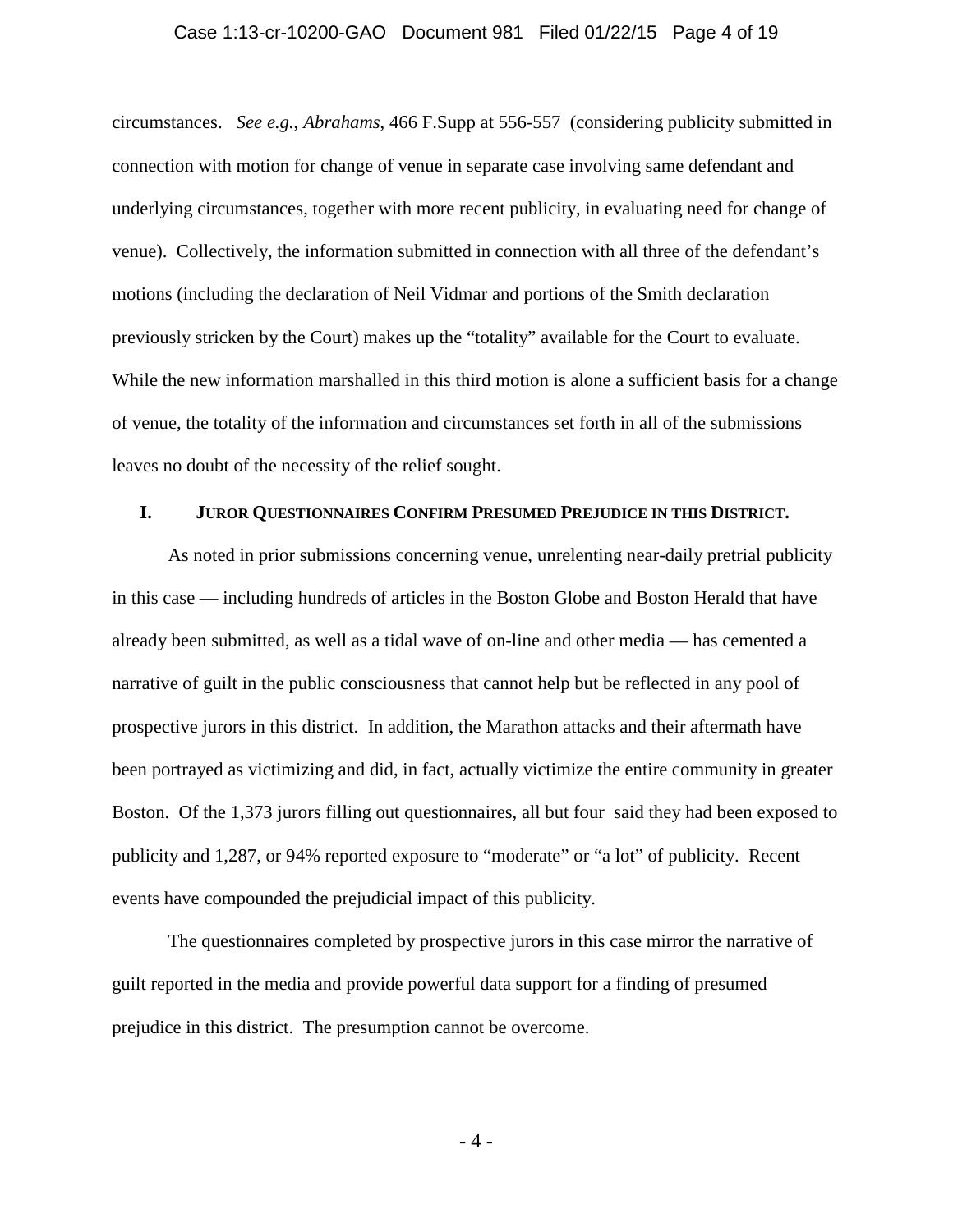# **A. Aggregate Survey Data and Sample Responses.**

Analysis of the 1373 questionnaires completed by prospective jurors in this case reveals

the following aggregate data: $^1$  $^1$ 

- In response to the question, "[H]ave you formed an opinion that Dzhokhar Tsarnaev is guilty?":
	- o 934 prospective jurors or 68 percent of the total replied, "yes";
	- o 345 or 25 percent replied, "unsure"; and
	- o just 66 or 5 percent replied, "no."

Notably, these responses came just minutes after prospective jurors had listened to admonitions in the Court's instructions on the presumption of innocence.  $2$ 

- In response to the question, "[H]ave you formed an opinion that Dzhokhar Tsarnaev should receive the death penalty?":
	- o 351 prospective jurors or 26 percent replied, "yes";
	- o 299 or 22 percent replied, "no"; and
	- o 638 or 46 percent replied, "unsure."
- In response to the question, "[W]ould you be able or unable to set aside your opinion and base your decision about guilt and punishment solely on the evidence that will be presented to you in court?":
	- o 545 or 40 percent replied, "unable"; and
	- o just 483 prospective jurors or 35 percent replied, "able."
- In response to a series of questions about whether jurors have some personal connection or allegiance to the people and events at issues in the case (questions 81-83), 951 prospective jurors or 69 percent, identified a connection.<sup>[3](#page-4-2)</sup>

<span id="page-4-2"></span><span id="page-4-0"></span> $1$  Data are based on the "coding" of questionnaires that was commissioned by counsel and performed in haste in the time available between completion of the questionnaires and the deadline to file agreed-upon strikes for each "panel" of approximately 200 prospective jurors. While counsel believe the coding and resultant data to be substantially accurate, the raw numbers remain subject to possible revision.  $\overline{a}$ 

<span id="page-4-1"></span> $2$  Twenty-eight prospective jurors (two percent of the total) did not answer this question on the questionnaire. We omit the "no answer provided" data point with regard to other questions where it is relatively insignificant statistically.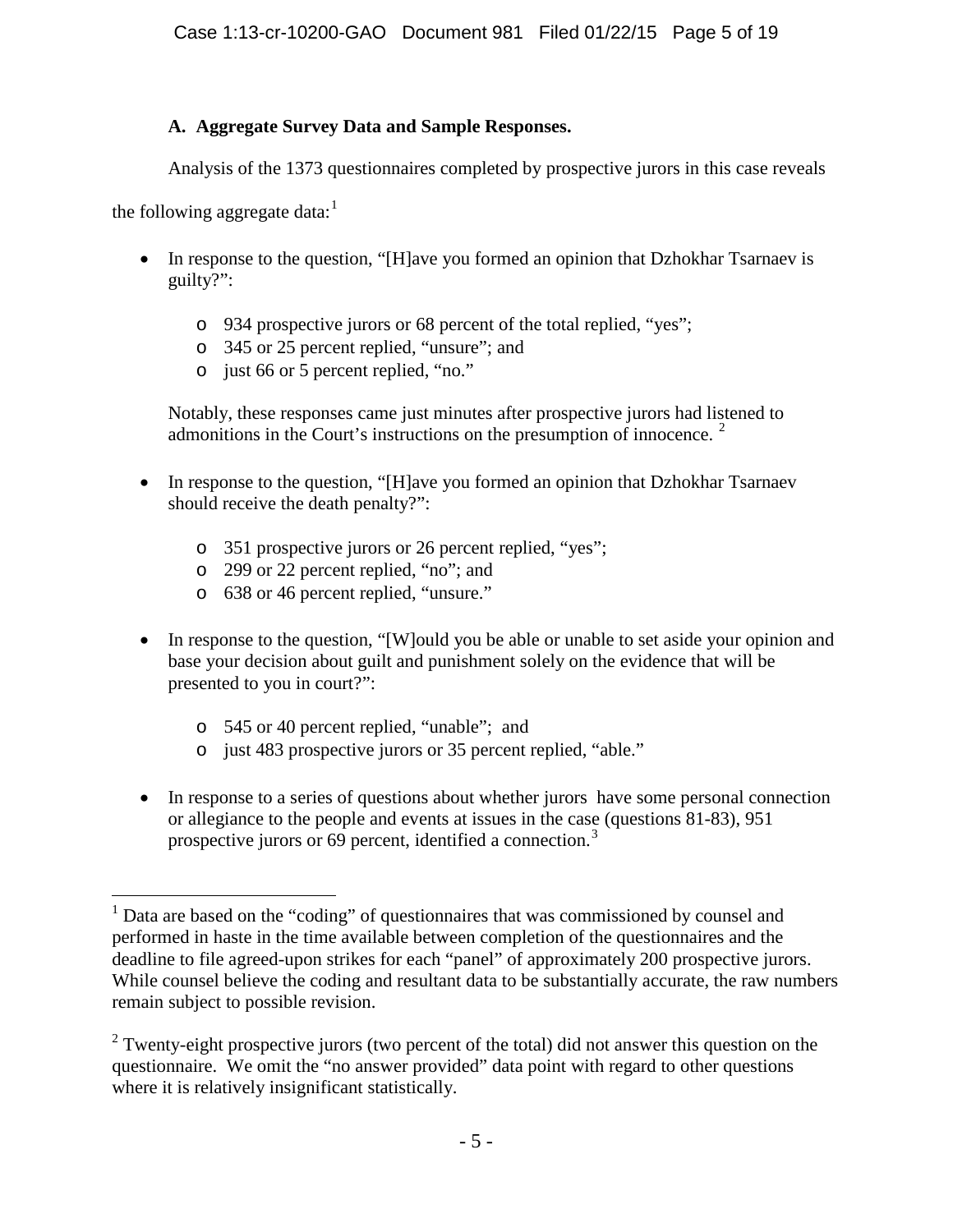• Overall, 1162 prospective jurors or 85 percent either believe Mr. Tsarnaev is guilty, or have a self-identified connection, or both.

A stronger basis for presumed prejudice is difficult to conceive. A sampling of some of the

narrative responses and comments by jurors on the questionnaire vividly illustrates the impact

that this case has had on the Boston-area residents who have been called for jury duty:

- Juror #2:
	- o Re: question #74 (what did you think or feel when you received your jury summons for this case?): "I have close friends that work the emergency room at MA General. . . My friends still have nightmares of that day!";
	- o Re: question #80 (if you or family member or close friend witnessed explosions or response to them in person describe who was there and what he/she saw): "That was a tough and heartbreaking week";
	- o Re: question #78 (have you expressed/stated opinion re: guilt/innocence, death penalty/not death penalty to anyone else): "We have all talked out this case, friends working the hospitals they came in on, friends personally knowing the victims! I can go on and on."
- Juror  $#13$ :

 $\overline{a}$ 

o Re: question #75 (what did you say to others or did others say to you regarding possible jury service in this case?): "how could I possibly find the defendant not guilty with all the news information. I have trouble accepting him getting house and living assistance from the state of MA, education without paying, taking the oath of citizenship and then committing crimes against innocent everyday people who are also citizens of USA. Not to mention taxpayers \$\$\$."

<sup>3</sup> Self-identified juror connections and allegiances to the case run the gamut from, *e.g.,* "Boston Strong" regalia and donations to the One Fund; to as a neighbor of the Boston FBI Special Agent in Charge at the time of the attacks; to friends and acquaintances of first responders, caregivers, victims, and survivors; to an ER doctor who personally treated the defendant and his brother after each was apprehended. In order to keep the questionnaire coding objective, we did not make any qualitative judgment about the significance or depth of the connection but rather recorded the fact that the juror attributed sufficient importance to the connection to mention it in the questionnaire.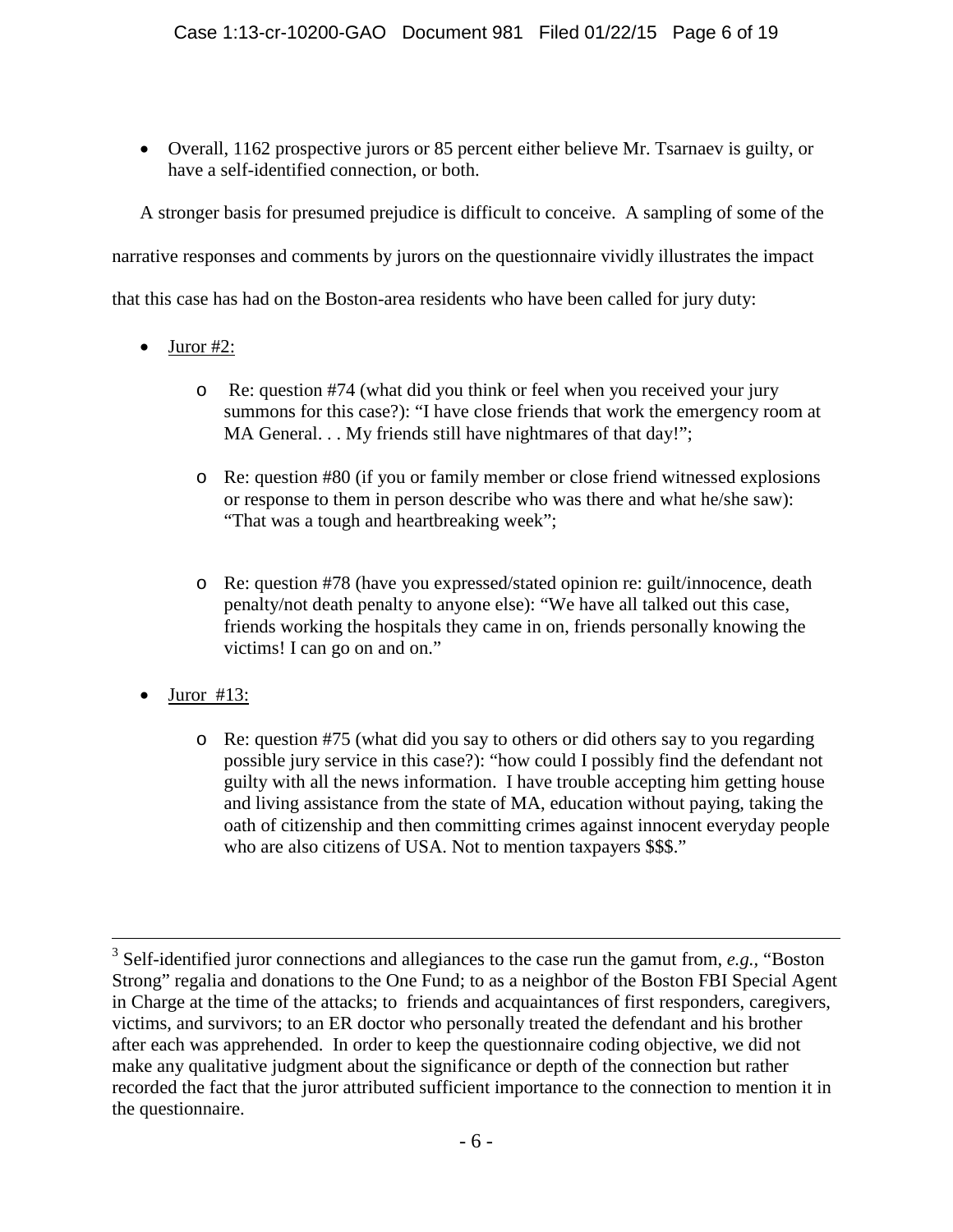- Juror #45:
	- o Re: question # 74 (thoughts upon receiving jury summons): "That it will be very tough to find an impartial jury this close to the crime."
- Juror #82:
	- o Re: question # 75 (communications with others about jury service): "It was obvious because it was spoken on the news, this is Boston." (Emphasis in original.)
	- o Re: question #97 (any other matter that would affect ability to be fair and impartial): "growing up in Boston and this kid is from another country and kills innocent people!;"
	- o Re: question #98 (anything else we should know): "I am set in ways and this kid is GUILTY."
- Juror #141:
	- o Re question #78 (expressed an opinion): "his mother and sister said on TV that he should have killed more people."<sup>[4](#page-6-0)</sup>
- Juror #163:
	- o Re: question #74 (thoughts upon receiving jury summons): "why waste time on this guy you know he is guilty."
	- o Re: question #75 (communications with others about jury service): "If I get picked I know how I'm voting. Guilty."
- Juror #165:
	- o Re: question #75 (communications with others): "they were jealous."
- $\bullet$  Juror #175:
- Re: question #75 (communications with others): "make sure he gets what he deserves." Juror #182:

<span id="page-6-0"></span> $4$  Juror #141 is factually wrong as to this belief; neither defendant's mother nor sister made any such comment, although there has been extensive media coverage painting Mr. Tsarnaev's family in an unfavorable light.  $\overline{a}$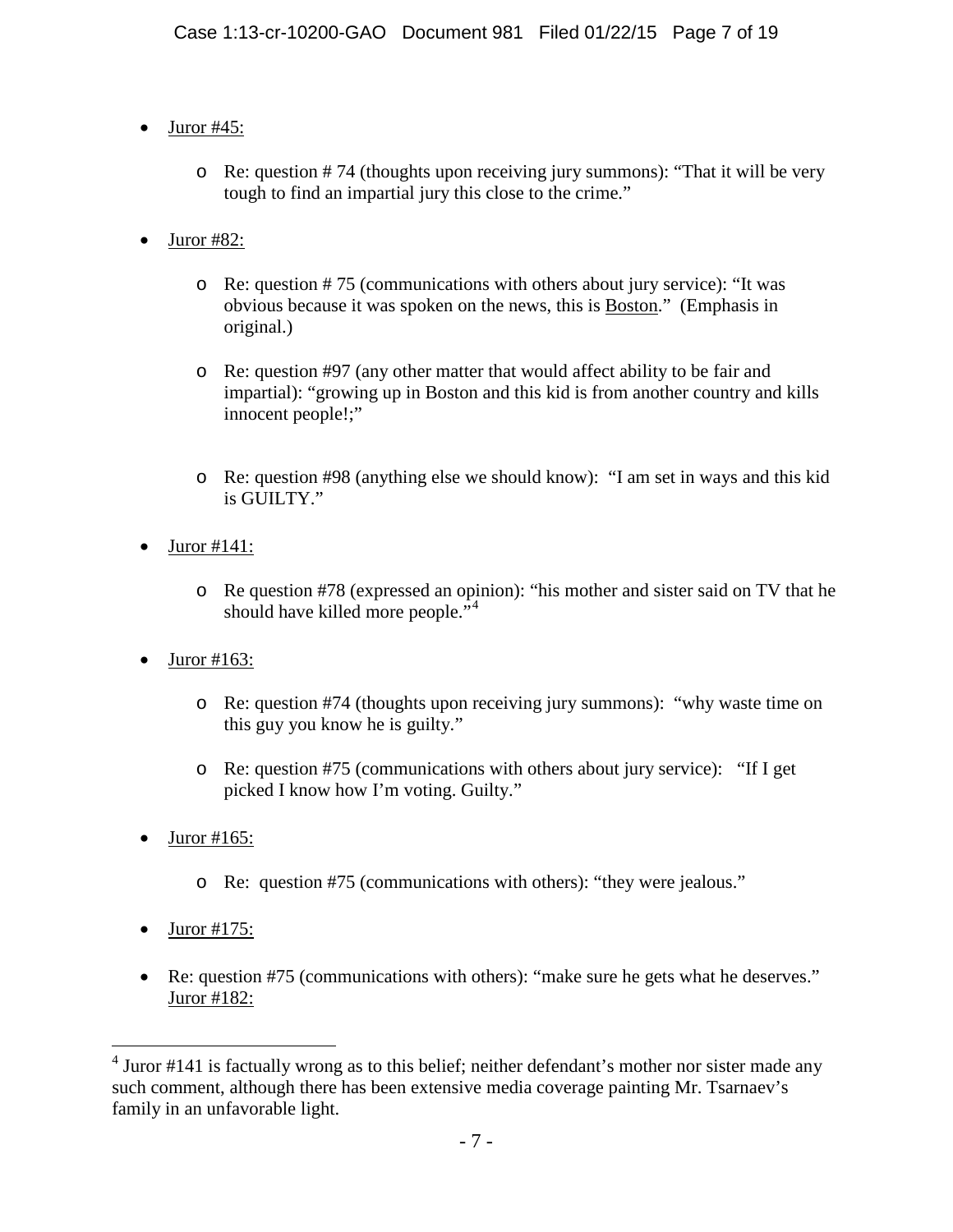- o Re: questions #74 and #75 (reactions upon summons and communications with others): "what a waste of time and money."
- o Re: question #101 (additional space comment): "for this case I think a public execution would be appropriate, preferably by bomb at the finish line of the marathon."
- Juror #186:
	- o Re: question #75 (communications with others): "most commented on the fact that we should skip the trial and go right to sentencing b/c of the assumed guilt of the heinous crimes that he's accused of."
- Juror #196:
	- o Re: question #75 (communications with others): "give him death is the reaction I got."
	- o Re: question #78 (expressed an opinion): "Caught redhanded should not waste the \$ on the trial."
- Juror #197:
	- o Re: question #50 (cases followed): "this one because of its locale and how it has effected [sic] the area in which I grew up."
	- o Re: question #78 (expressed an opinion): discussed opinion with "my parents, wife and some friends. Mostly talked about how it will be impossible for him to have a fair trial."
- Juror # 274:
	- o Re: question #78 (expressed an opinion): "everyone thinks he is guilty."
- Juror  $\# 301$ :
	- o Re: question #98 (anything else we should know): "we all know he's guilty so quit wasting everybody's time with a jury and string him up."
- Juror # 302:
	- o Re: question #75 (communications with others): when received summons thought "waste of time, they should have already killed him."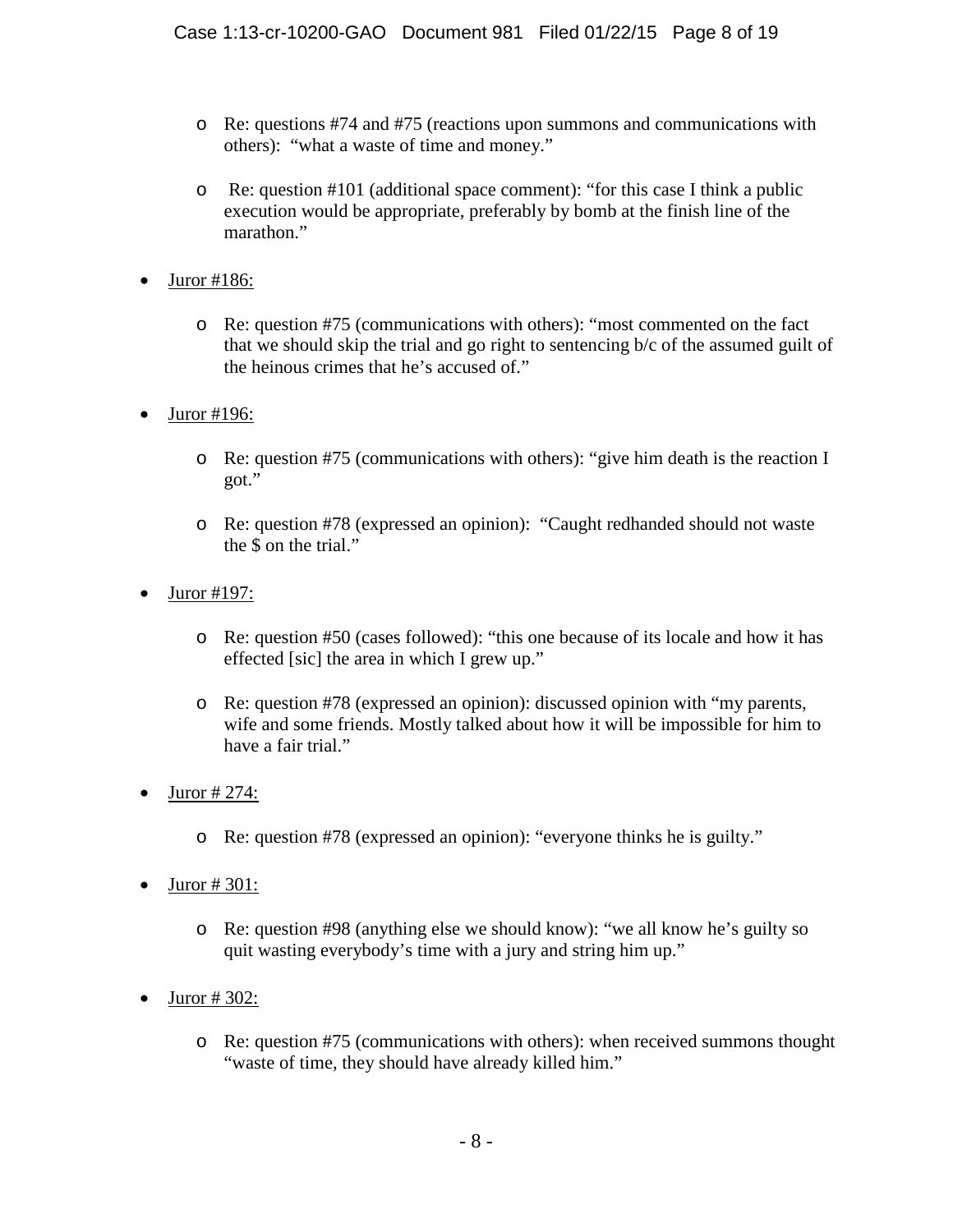- o Re: question #78 (expressed an opinion): Has expressed opinion to "anyone who mentions the Boston bombing"
- o Re: question #88 (views on death penalty in general): "they shouldn't waste the bulits [sic] or poison; hang them."

The responses to questions concerning whether jurors had personal connections to or were personally affected by the bombings or their aftermath also demonstrate why prejudice must be presumed. As this Court recognized during voir dire, "it's a little hard to assess the impact of emotions," and whether a juror would feel "some pull" from a personal connection to the aftermath of the bombing "is kind of a question that maybe nobody can answer." January 15, 2015 (Trial Day 4) Tr. 4-23. And in the wake of the questionnaire answers by summoned jurors, there is now no doubt that these emotions are deep, that they linger, and that they are peculiar to and permeate the entire Eastern Division. We submit that the effect of the emotional impact of the types of personal connection or effect of the bombings and their aftermath on jurors, and the victimization of jurors that the questionnaires illustrate, preclude the impanelling of an impartial jury and require a change of venue.

As a general matter, a very high percentage of jurors revealed a second degree of separation from a participant who was actually present at the Boston Marathon attacks and their aftermath — that is, they identified a friend or loved one who was in the Boylston Street area at the time of the bombings, was connected with MIT, or was in Watertown during the shootout/lockdown/capture period. Not surprisingly, the close identification of jurors with victims, witnesses, and places has resulted in participation — either personally, financially, or both — in "Boston Strong" fundraising and solidarity events. Some responding jurors cited their pride at being a Bostonian or being "Boston Strong." This phenomenon of jurors' close association or identification with victims, witnesses, places, and Boston itself as a community under attack is

- 9 -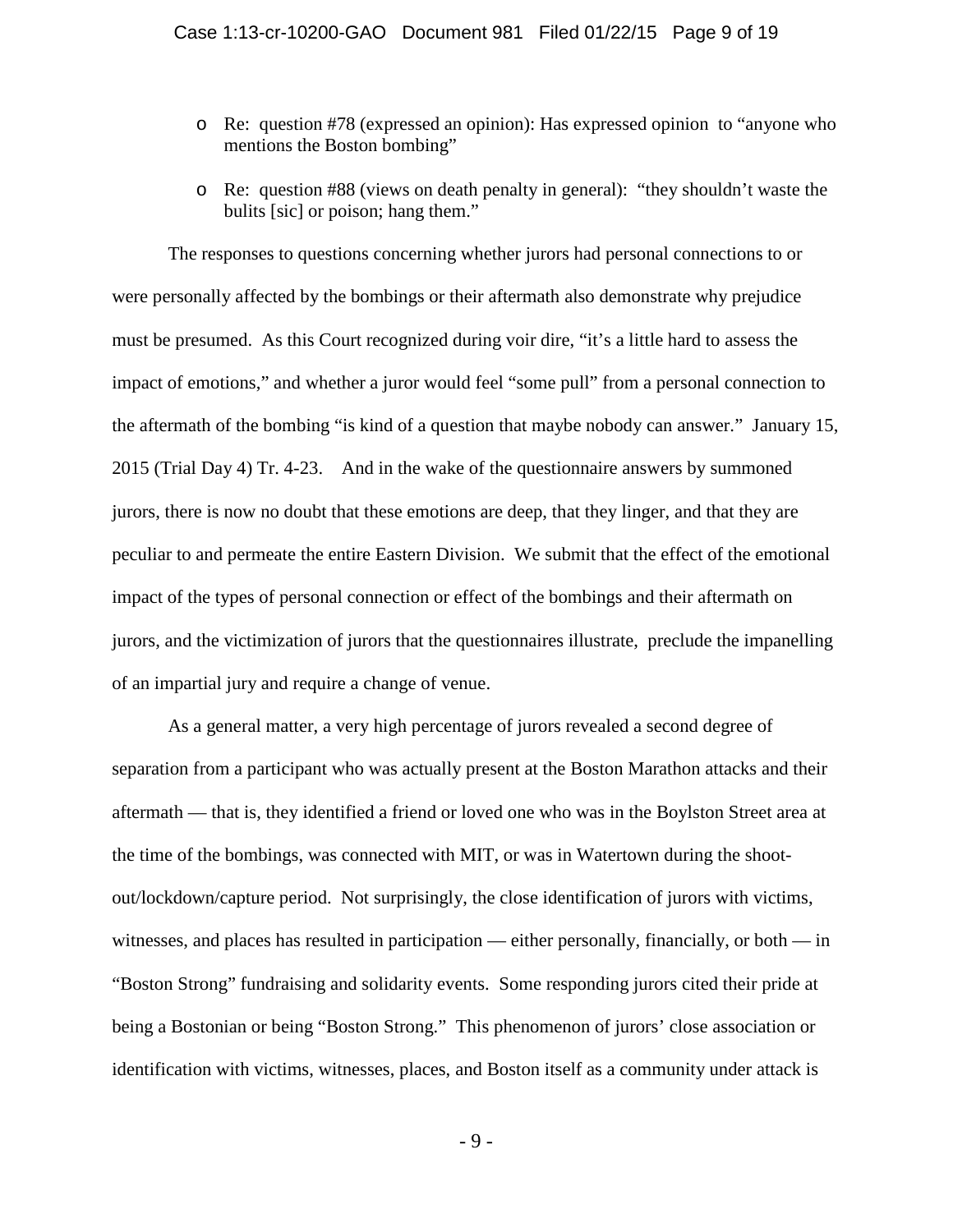### Case 1:13-cr-10200-GAO Document 981 Filed 01/22/15 Page 10 of 19

indisputably idiosyncratic to the Eastern District, and the permeation of the associations demonstrated in the jury questionnaires is a direct result of the Court's determination to hold the trial in Boston. Perhaps there is no better measure of the effect on jurors in the Eastern Division than the responses of Jurors #615 and #1061, who in response to Question #81 asking whether s/he had been personally affected by the Boston Marathon, the crimes charged, and the "shelter in place" directive, wrote:

[JUROR #615]: I think that any body [sic] that lives in this area was personally affected by the bombing, weather [sic] it was directly or indirectly.

[JUROR #1061]: I feel anyone near the Boston area was effected [sic] by this event.

If the close association of the jury pool generally with the events were not enough to

demonstrate the need to change venue, the depth and breadth of emotion voiced by summoned

jurors in their questionnaires compels the conclusion that venue must be changed. A sampling of

quoted responses follows:

- $\bullet$  Juror #137:
	- o My daughter's best friend's dad is an MIT police officer (we were very concerned for his safety).
	- o My younger children attended [a Catholic school in the Richard family's parish]. It was emotional explaining the death of a child their age.
- $\bullet$  Juror #146:
	- o I work with [a woman who is mother and mother-in-law to two victims]. Her son [] and her daughter-in-law [] both got amputated of a leg [sic]. They were among the 16 amputees. (Emphasis in original)
- $\bullet$  Juror #170:
	- o My sister was a couple miles from finish line when she was stopped. She wandered aimlessly without understanding what happened to try and find her daughter who was waiting at finish [sic] line for her. She could not stop crying.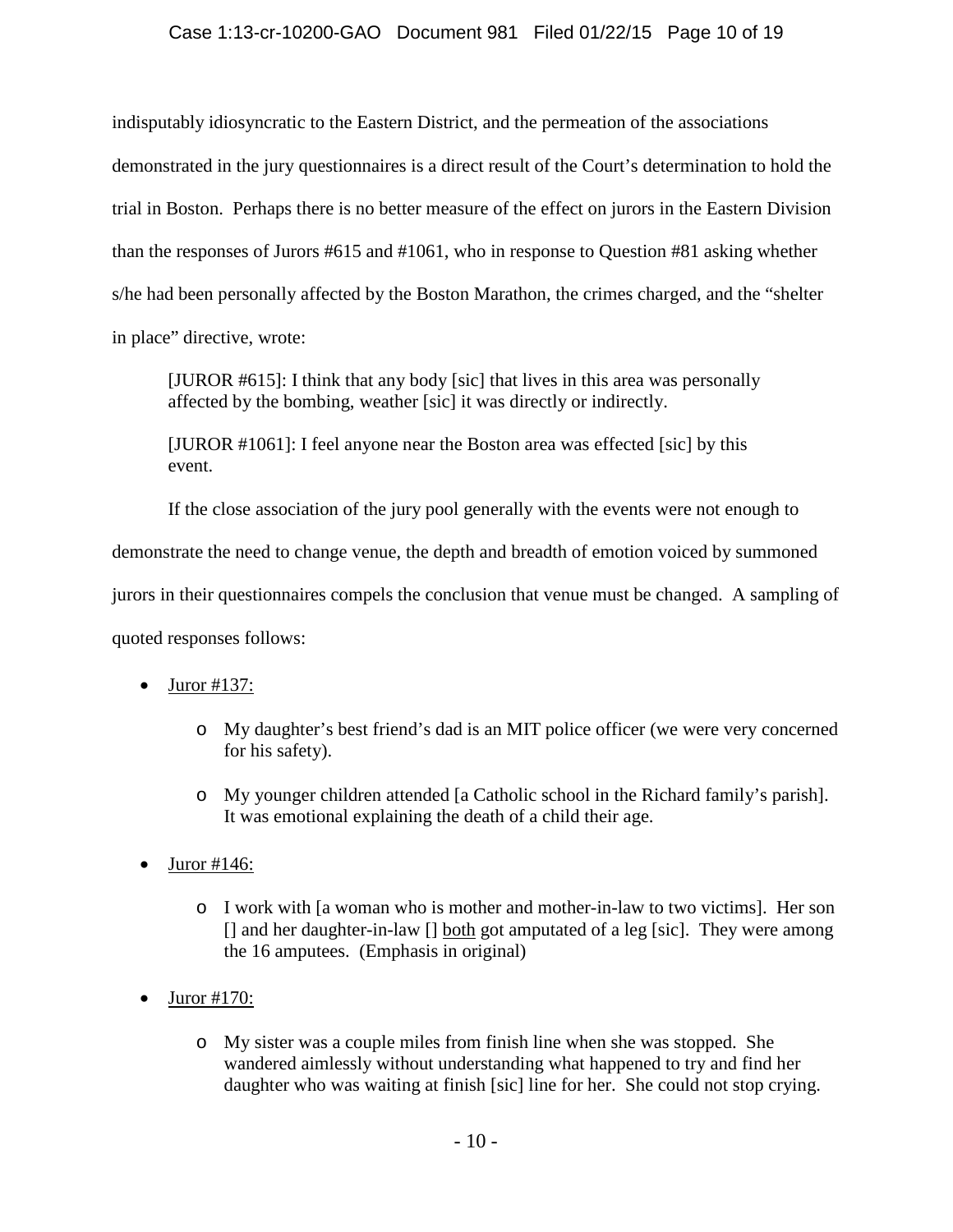- $\bullet$  Juror #192:
	- o My friend [] was there and got blown up. Additionally, her [child] was severely wounded and is still dealing with residual surgeries.
- Juror #212:
	- o A friend was on the Finish Line. She described the scene as "total Chaos" and was in disbelief at the severity of injury sustained by victims.
- Juror #298:
	- o Daughter was a volunteer nurse in Tent A of the Finish line. She cared for [an amputee victim]  $\&$  saw many casualties. She was unable to attend the Marathon the following year.
- Juror #319:
	- o A very close friend of mine had 2 friends at the marathon, in person and they were severely hurt. One of them lost a leg. My other close friend was there working as a nurse and witnessed the horror.
	- o I was personally affected. I still cannot go to Boylston Street w/out having fear or anxiety. On April 19th I was sent home from work in Everett when [the defendantl was on the loose. I was terrified.
- Juror #380:
	- o [Describing a Boston University student friend who witnessed] [l]ots of noise and people running. Ran as fast as she could to her dorm, afraid for her life.
	- o My friend's brother ran in the marathon and she will never be able to forget that day.
- Juror #408:
	- o Cousin was at the Finish line with his school. [H]e was training to be an athletic trainer working with the runners @ the Finish line. He won't talk about it.
- $\bullet$  Juror #417:
	- o [M]y friend Al was a first responder at the finish line. [H]is description of what happened still haunts me.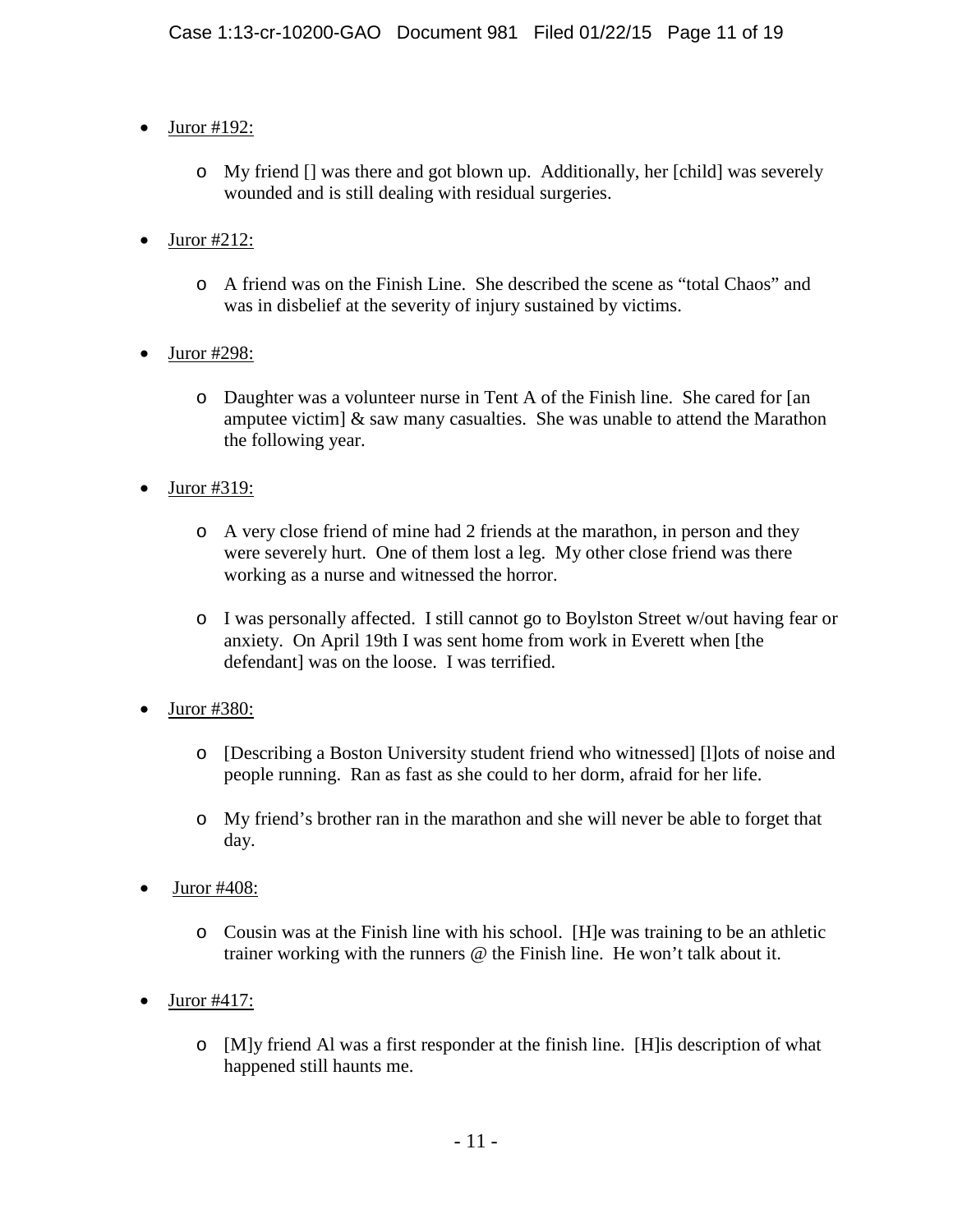- $\bullet$  Juror #426:
	- o [Three amputee victims] are from my hometown. We have many mutual aquaintances [sic]. They are still going through treatment  $\&$  always will be.
- Juror #428:
	- o I know one of the victims that lost a foot.
	- o I bought a Boston Strong t-shirt for my daughter since she was living in Paris at the time. I wanted her to have a way to support her home.
- Juror #442:
	- o Me, my husband and two children were in Boston on the day of the bombing. My daughter and I were in the downtown crossing area and my husband and son were leaving the Red Sox game. Until we were reunited after the chaos of the day it was one of the most terrifying things I had ever been through.
	- o [My n]eighbor is Chief of Police and was part of Watertown SWAT teams. Contributed to One Fund and purchased merchandise. Vigil for Collier. Graduated from UMD.
- $\bullet$  Juror #485:
	- o [My r]oommates saw smoke and people running with blood on them.
	- o [I was w]orking at MGH in ER on day of Watertown shooting and they brought [Sean Collier] in, not allowed to leave the hospital in am. Bought and attended Boston Strong stuff.
- Juror #495:
	- o My cousin was on his shift as a Trauma Nurse at Beth Israel Hospital at the time of the bombings and administered to many victims. He was very shaken and distraught over this experience. He spent many days with the victims, and it effected [sic] him deeply.
- $\bullet$  Juror #508:
	- o [My s]ister [was] working at [Brigham and Women's Hospital] day of bombing. She was in "lockdown," working on Boston Marathon bombing patients.
	- o [A] second sister and self "Shelter in place," both work in Kendall Square, Cambridge, MA.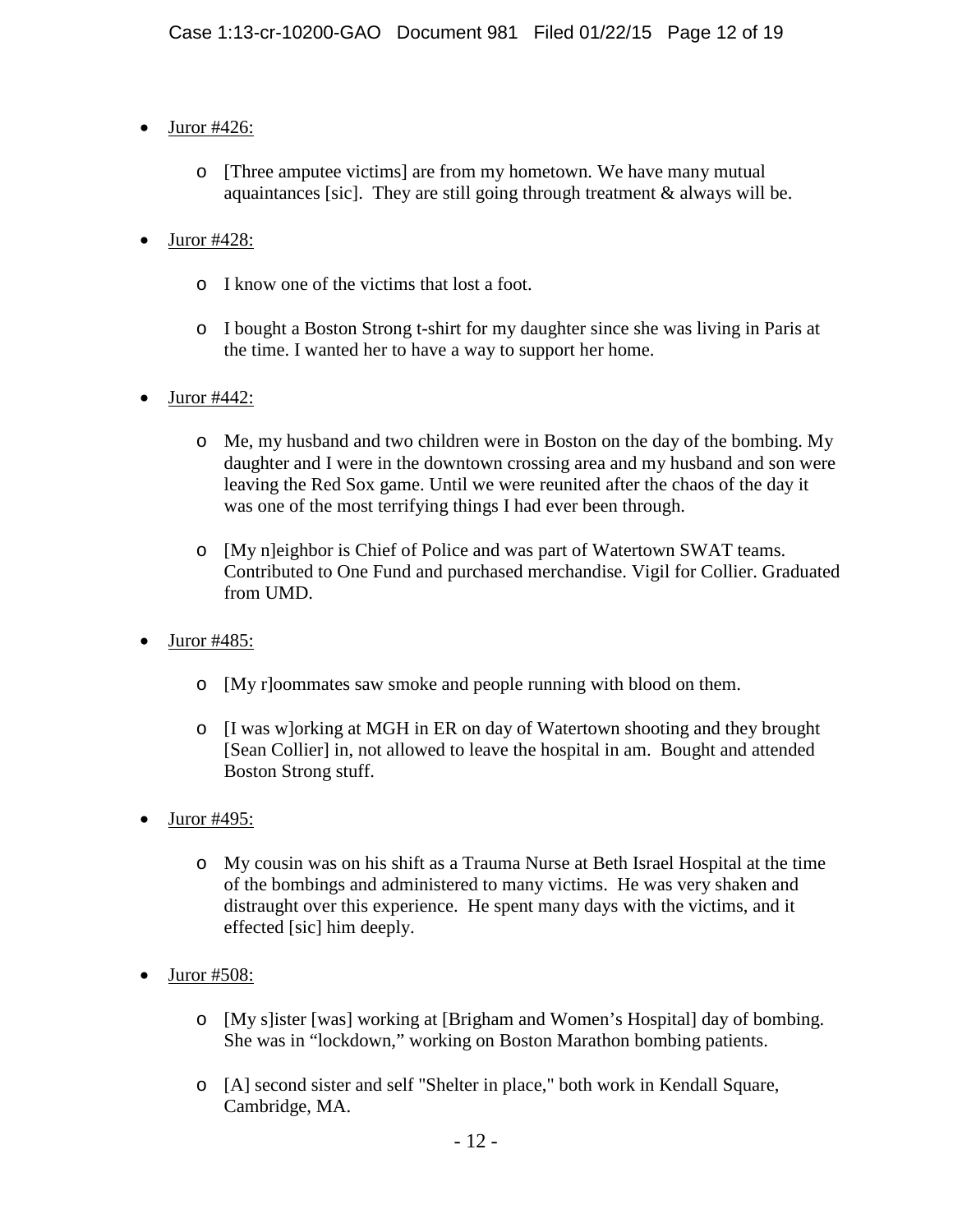- o [A r]etired co-worker's son is David Sacco, MIT police officer, was to be in the cruise that Collier was shot in, but they switched off that night.
- Juror #511:
	- o My friend who was a runner who passed the finish line 10 minutes before and was walking back to cheer other friends on when she saw the second bomb go off. [She] had to seek mental help after seeing first bomb go off in person. My other friend lost both legs and daughter was hurt.
	- o Wore Boston Strong sweatshirt to jury duty today.
- Juror  $#522$ :

:

- o Two [c]lose friends [] worked at Marathon sports at finish line, they saw all the tragic occurances [sic]. Friend [] was a runner and had to be redirected on route due to the terrorist attack.
- o I was personally affected by not wanting to attend any large public place or celebration where something like this could happen again. I am extremely cautious now.
- o I am a 29 yr old female just like Krystle Marie Campbell. That makes this case personal to me because it could've been me.
- Juror #523:
	- o Niece was at finish line. Still suffers from PTSD. Saw physical destruction of body parts. Friend at finish line hit with shrapnel. Nephew-ambulance driver transporting victims.
- $\bullet$  Juror #530:
	- o [My girlfriend] was a volunteer at the finish line. She saw the bomb go off and all the injurys [sic] and deaths. She has been going to therapy since.
	- o I knew Officer Sean Collier, had met a couple times through mutual friends.
- Juror #610:
	- o My sister had been at bombing the bombing site prior to explosion (approx. 45 mins) and still has strong anxiety about the events that took place.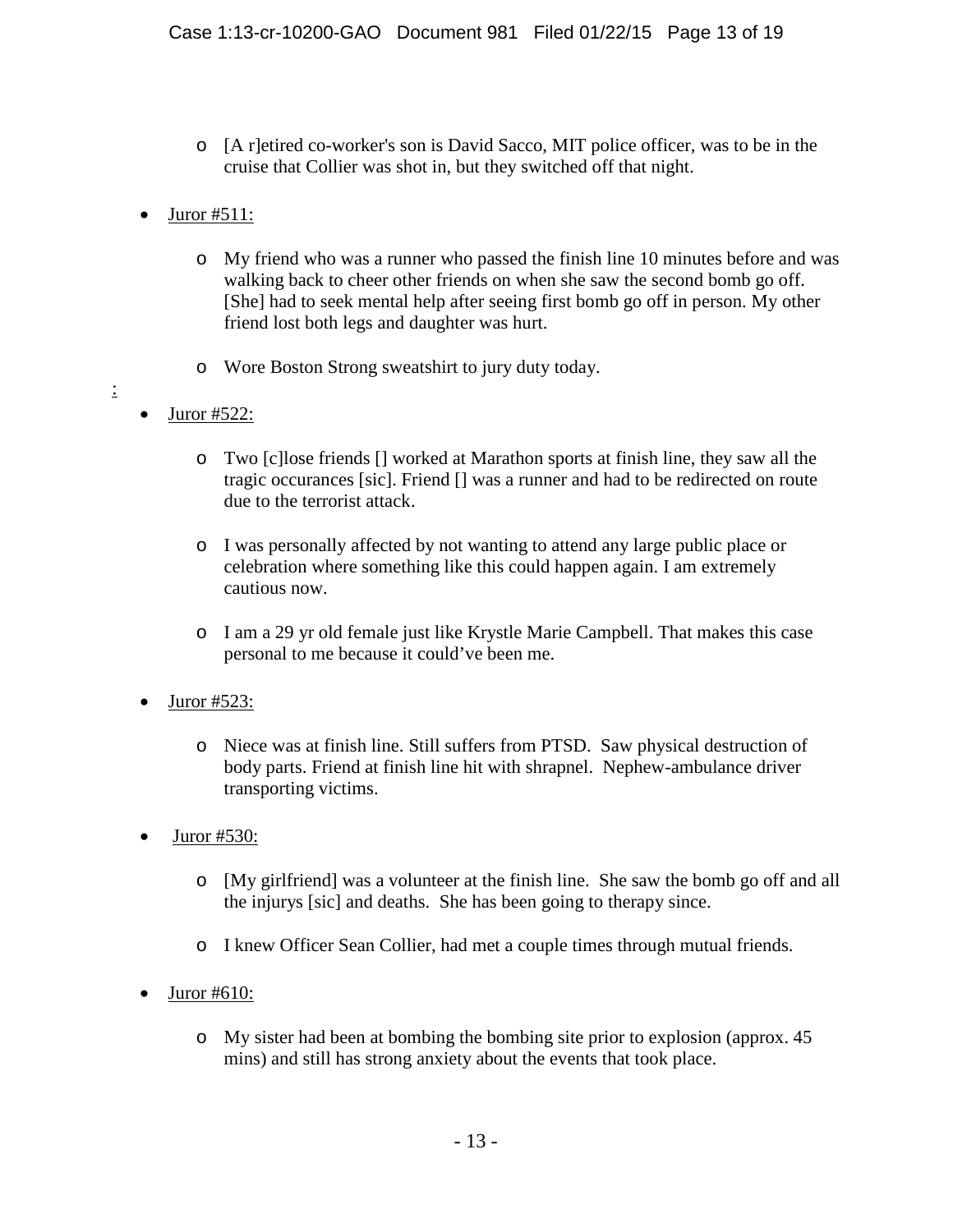o Everyone I know has donated, gifted, and worn BostonStrong merchandise. (Emphasis in original.)

The emotional connections reported by jurors are a singular phenomenon that will only be present where, as has happened with the trial set in Boston, potential jurors are drawn from the Eastern Division of the District of Massachusetts.<sup>[5](#page-13-0)</sup> The nature of the emotional connections will inevitably carry with them a perceived obligation on the part of jurors, whether excused or empaneled, to convict and sentence the defendant to the most severe punishment available.

# **B. The Data Confirm a Presumption of Prejudice that Cannot Be Overcome.**

The pervasive belief in guilt, the extraordinary litany of personal connections, and the heartfelt pain and anger reflected in the questionnaires completed by the prospective jurors from the District of Massachusetts's Eastern Division are unprecedented in modern venue litigation. In *Skilling*, for example, a "close" case decided by a divided Supreme Court, "only 12.3% of Houstonians named [Skilling] when asked to list Enron executives they believed guilty of

<span id="page-13-0"></span> $5$  Two significant events that occurred after the panels of prospective jurors completed the questionnaires compounded the prejudicial impact of pretrial publicity and are likely to have exacerbated, consciously or unconsciously, the visceral negative reactions reported by the jurors. On January 7, the third day of jury selection, terrorists killed 12 people at the *Charlie Hebdo* office in Paris. The perpetrators of the *Charlie Hebdo* attack were brothers. Press, politicians, and commentators drew parallels between the French attacks and the Boston Marathon bombing, including the fact that the suspects were brothers, that they reportedly were influenced by the lectures and writings of Anwar al-Awlaki, that they were "home-grown" terrorists, and that they attacked civilians in a Western city. *See*, *e.g.,* Kevin Johnson, *Paris and Boston attacks pose striking parallels*, USA Today (Jan. 9, 2015), *available at* [<http://www.usatoday.com/story/news/nation/2015/01/08/paris-boston-attacks/21445461/>](http://www.usatoday.com/story/news/nation/2015/01/08/paris-boston-attacks/21445461/). On January 12, media outlets reported that Kharullozhon Matanov, a friend of the Tsarnaev brothers, had agreed to plead guilty to charges of making false statements in connection with the Marathon bombing investigation. *See, e.g.* Boston Globe, *Tsarnaev Friend Plans to Plead Guilty,* January 12, 2015, available at [http://www.bostonglobe.com/metro/2015/01/12/tsarnaev](http://www.bostonglobe.com/metro/2015/01/12/tsarnaev-friend-matanov-planning-plead-guilty/k8LwmOs8D9XX0MDXa9CegJ/story.html)[friend-matanov-planning-plead-guilty/k8LwmOs8D9XX0MDXa9CegJ/story.html;](http://www.bostonglobe.com/metro/2015/01/12/tsarnaev-friend-matanov-planning-plead-guilty/k8LwmOs8D9XX0MDXa9CegJ/story.html) [http://www.wcvb.com/news/tsarnaev-friend-changing-plea-to-guilty/30666840.](http://www.wcvb.com/news/tsarnaev-friend-changing-plea-to-guilty/30666840) The Paris events have reopened the traumatic wounds of Greater Boston while the imminent Matanov change-of-plea casts a pall of admitted guilt and punishment over the defendant here, who stands  $\overline{a}$ 

accused of crimes far more serious and faces the ultimate penalty of death if convicted.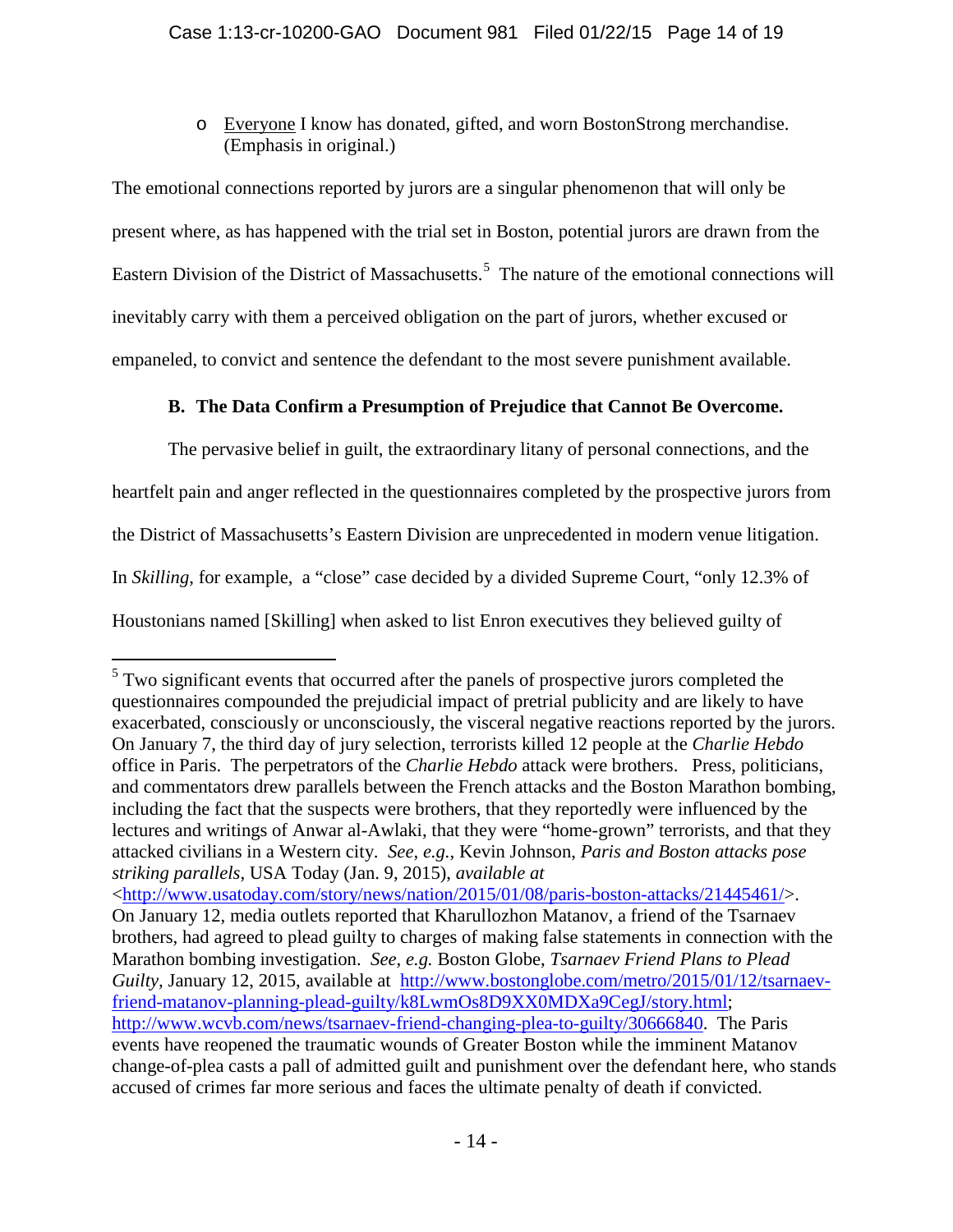#### Case 1:13-cr-10200-GAO Document 981 Filed 01/22/15 Page 15 of 19

crimes" in pretrial polling. 561 U.S. at 382 n.15. Indeed, "two thirds of respondents failed to say a single negative word" about Skilling. *Id*. "43 percent either had never heard of Skilling or stated that nothing came to mind when they heard his name and another 23 percent knew Skilling's name was associated with Enron but reported no opinion about him." *Id*. Here, in contrast, the pretrial polling in the Eastern Division showing that 57.9% of respondents believed the defendant was "definitely guilty" has been borne out by the actual juror questionnaires, which show that 68% of the venire believes Mr. Tsarnaev is guilty. Moreover, the questionnaires reveal ubiquitous personal connections that compound the prejudice, such that 85 percent of the actual prospective jurors either have a self-identified tie to the events at issue in the case and their aftermath or a pre-existing opinion that the defendant is guilty.

Given these staggering numbers, the only analogous cases that come close are Supreme Court's seminal opinion in *Dowd* and the district court's decision in *United States v. McVeigh*, 914 F.Supp 1467 (W.D. Okla. 1996). In *Dowd*, "adverse publicity caused a sustained excitement and fostered a strong prejudice among the people" of the venue. 366 U.S. at 726. On the first day of jury selection, "27 of the 35 prospective jurors were excused for holding biased pretrial opinions." *Id*. "[W]ith remarkable understatement, the headlines reported that 'impartial jurors are hard to find." *Id*. at 727. The "'pattern of deep and bitter prejudice shown to be present throughout the community'… was clearly reflected in the sum total of the voir dire examination of a majority of the jurors finally placed in the jury box." *Id*. In *McVeigh,* a change of venue from Oklahoma to Colorado for a defendant charged with the bombing of the federal building in Oklahoma City was necessitated by the "strong emotional responses," "identification with those directly affected by the conduct at issue," and "identification with a community point of view" among potential jurors. *Id.* at 1473.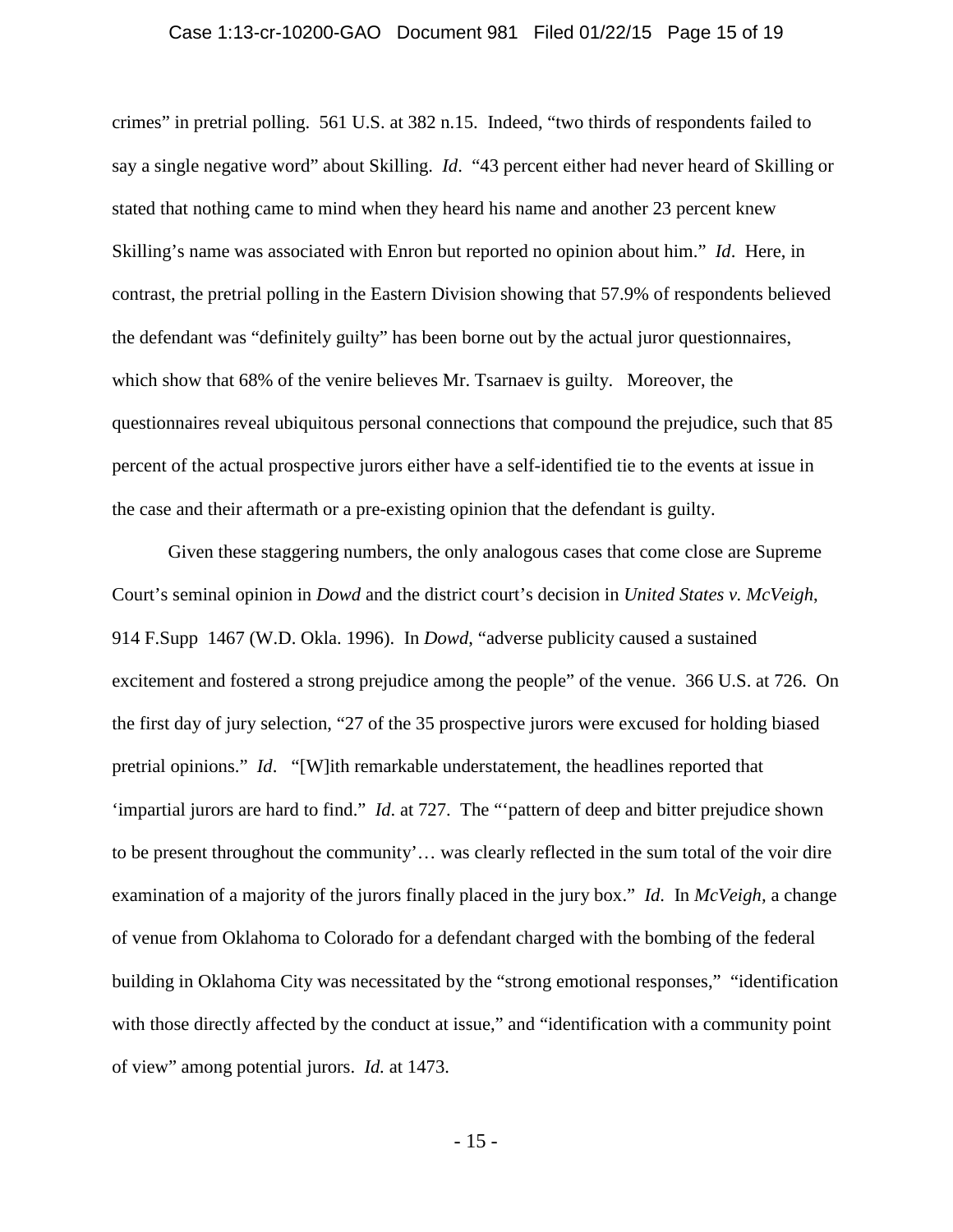#### Case 1:13-cr-10200-GAO Document 981 Filed 01/22/15 Page 16 of 19

In *Skilling*, the Supreme Court expressly reserved the question of whether a presumption of prejudice can ever be overcome. *See* 561 U.S. at 385 n.18 ("Because we hold that no presumption arose, we need not and do not reach" the question of "whether a presumption of prejudice can be rebutted."). Controlling precedent indicates that in this case it cannot. For example, in *Rideau v. Louisiana*, 373 U.S. 723 (1963), the Court reversed the defendant's conviction based on inherently prejudicial circumstances "without pausing to examine . . . the voir dire examination of the members of the jury." *Id*. at 727. The Court held that a fair trial would require a change of venue. *See id.* As the Supreme Court noted in *United States v. Gonzalez-Lopez*, 548 U.S. 140 (2006), "When a petit jury…has been exposed to prejudicial publicity, we have required reversal of the conviction because the effect of the violation cannot be ascertained" (interior quotes omitted). *Id.* at 149 n.4. *See also Dowd*, 366 U.S. at 727 ("The influence that lurks in an opinion [of guilt] once formed is so persistent that it unconsciously fights detachment from the mental processes of the average man.")

The Court must also remain vigilant to preserve the appearance of impartiality and public confidence in the proceedings. "[J]ustice must satisfy the appearance of justice." *Offutt v. United States*, 348 U.S. 11, 14, (1954); *cf. In re Bulger*, 710 F.3d 42, 47 (1st Cir. 2013) (recognizing, in recusal context, the "need to secure public confidence through *proceedings that appear impartial*") (emphasis added). These concerns also militate in favor of changing venue in this case. Press coverage from the first two days of voir dire illustrates the damage already caused by continuing efforts to seat a jury in this district. *See, e.g.,* Emily Rooney, *A Week at the Tsarnaev Trial: Jury Selection -- A Close Up*, WGBH News (Jan. 16, 2015) (", *available at* <http://wgbhnews.org/post/week-tsarnaev-trial-jury-selection-close>:

The other thing that became perfectly clear, finding a totally impartial jury maybe harder than the judge and the prosecution have led everyone to believe. Almost

- 16 -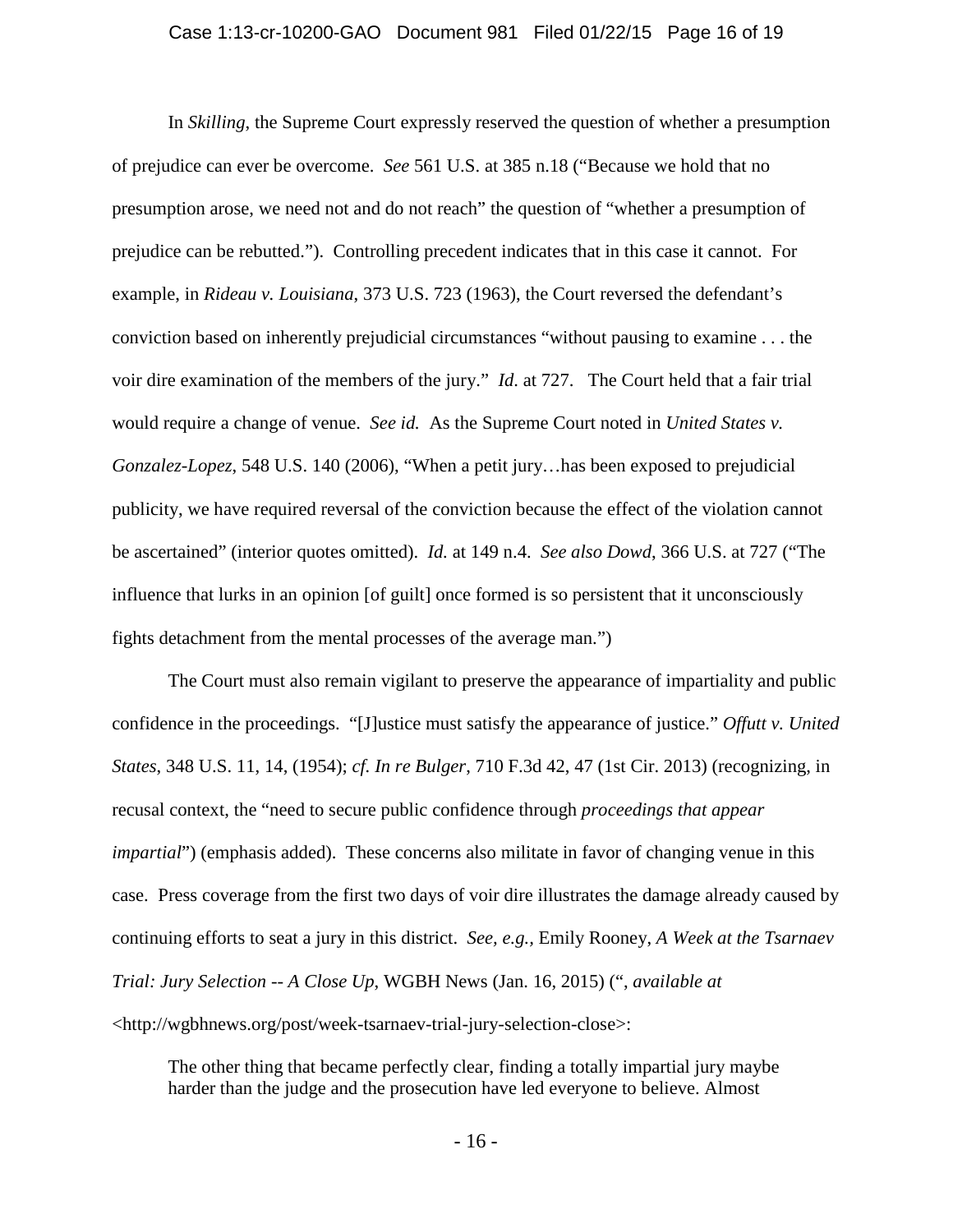everyone had some tangential association with the marathon bombings of 2013. Some were forced to shelter in place, one man's wife treated trauma victims at MGH, one man worked for marathon sponsor John Hancock, one had ties to MIT officer Sean Collier who was shot and killed that day. Further, virtually everyone had made up their minds about guilt or innocence – make that guilt.

*See also,* David Boeri, *Screening Prospective Jurors In Tsarnaev Trial Proves Challenging*, WBUR (Jan. 16, 2014), *available at* [<http://www.wbur.org/2015/01/16/screening-jurors](http://www.wbur.org/2015/01/16/screening-jurors-tsarnaev-trial-challenging)[tsarnaev-trial-challenging>](http://www.wbur.org/2015/01/16/screening-jurors-tsarnaev-trial-challenging); Mike Hayes, *A Possible Juror Got Choked Up During Questioning At The Tsarnaev Trial*, Buzzfeed (Jan. 16, 2015) ("With the entire pool of potential jurors living a maximum two hours from Boylston Street, the judge and attorneys selecting the jury may have to settle with candidates who think they can put their connections aside, but aren't 100% sure."), *available at* [<http://www.buzzfeed.com/mikehayes/tsarnaev-juror-break-down>](http://www.buzzfeed.com/mikehayes/tsarnaev-juror-break-down).

### **II. VOIR DIRE CANNOT EFFECTIVELY PREVENT ACTUAL PREJUDICE.**

Given the extent of prejudice and personal connections to the events at issue in the case and their aftermath among members of the jury pool, the Court cannot rely on voir dire to produce a jury that is both actually impartial and preserves the appearance of impartiality. In theory, it will always be possible to fill the box with 12 or 18 jurors who swear that they can be impartial if enough prospective jurors are summoned. But that is not the test. Where, as here, prejudice and personal connections are so pervasive, the remnants from which a jury can be cobbled together are not representative of the community in any sense and the risk of seating jurors who want to be selected to pursue their own personal goals of conviction and punishment (and perhaps to bask in the glow of public adulation following the verdict) is simply too high.

As noted in prior submissions, empirical research has demonstrated limitations of voir dire, and the First Circuit has never revised *United States v. Delaney*, 199 F.2d 107 (1st Cir. 1952), in the decades since it was decided.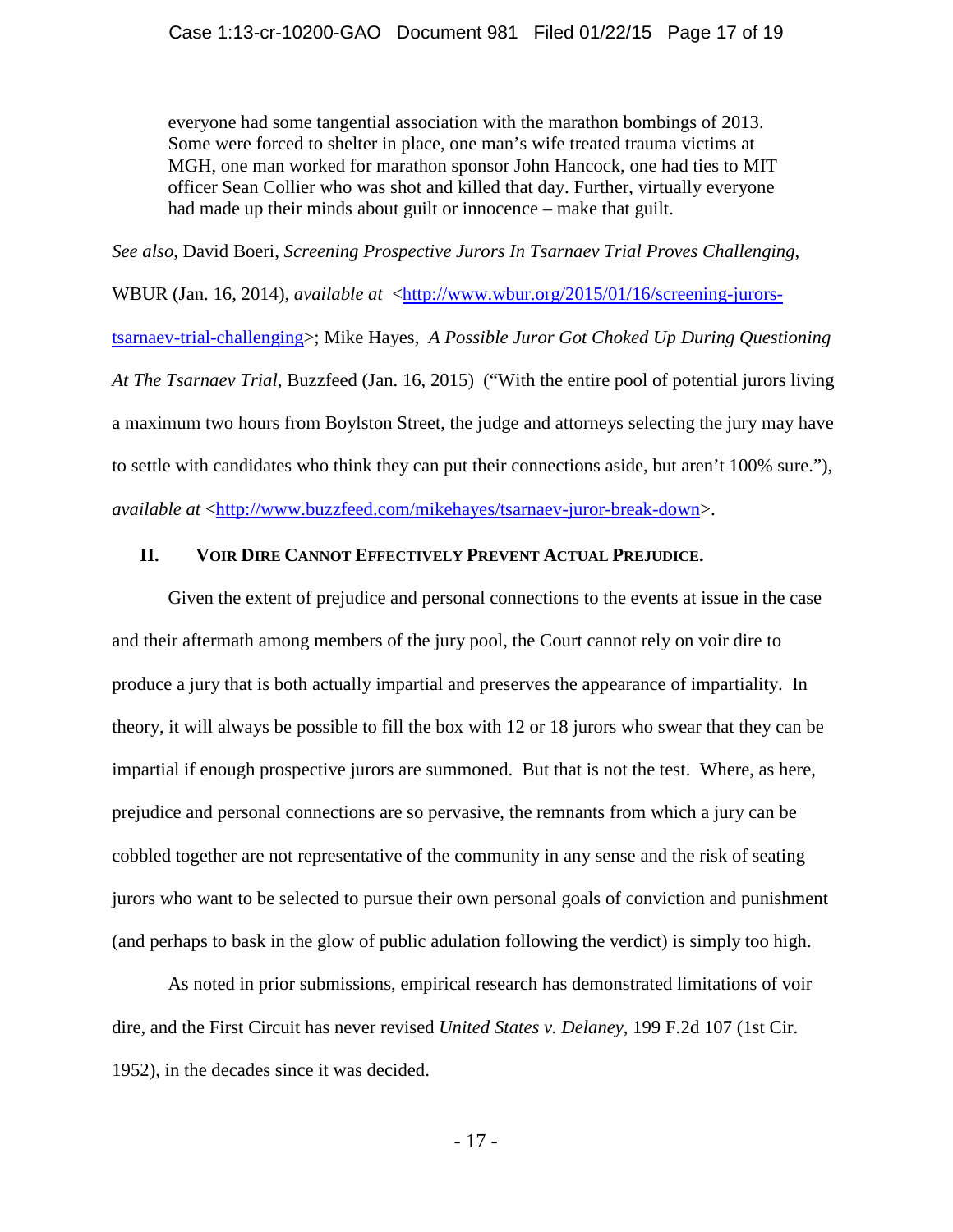No doubt the district court conscientiously did all he could, both in questions he addressed to the jurors at the time of their selection and in cautionary remarks in his charge to the jury, to minimize the effect of this damaging publicity….But,[quoting Justice Jackson]… "The naïve assumption that prejudicial effects can be overcome by instructions to the jury all practicing lawyers know to be unmitigated fiction."…One cannot assume that the average juror is so endowed with a sense of detachment, so clear in his introspective perception of his own mental processes, that he may confidently exclude even the unconscious influence of his preconceptions as to probable guilt, engendered by a pervasive pre-trial publicity.

*Id.* at 112-113; *see also Skilling,* 561 U.S. at 358 ("The danger is not merely that some prospective jurors will deliberately hide their prejudices but also that as a 'part of a community deeply hostile to the accused," "they may unwittingly [be] influenced by the fervor that surrounds them") (quoting *Murphy v. Florida*, 421 U.S. 794, 803) (Sotomayor J., dissenting); *Irvin*, 366 U.S. at 728 ("No doubt each juror was sincere when he said that he would be fair and impartial to petitioner, but psychological impact requiring such a declaration before one's fellows is often its father. Where so many, so many times admitted prejudice, such a statement of impartiality can be given little weight.").

No other case in this district where voir dire may have proven effective is remotely analogous. While the *Phillipos* and *Tazhayakov* prosecutions arose from the after-the-fact investigation of the Boston Marathon bombings, few prospective jurors even knew the defendants' names and certainly could not have formed an opinion as to guilt or punishment.

### **Conclusion**

For the foregoing reasons, as well as the reasons set forth in prior filings incorporated herein by reference, the Court should halt voir dire in Boston immediately, order a change of venue, and convene a hearing to determine the appropriate venue of transfer.